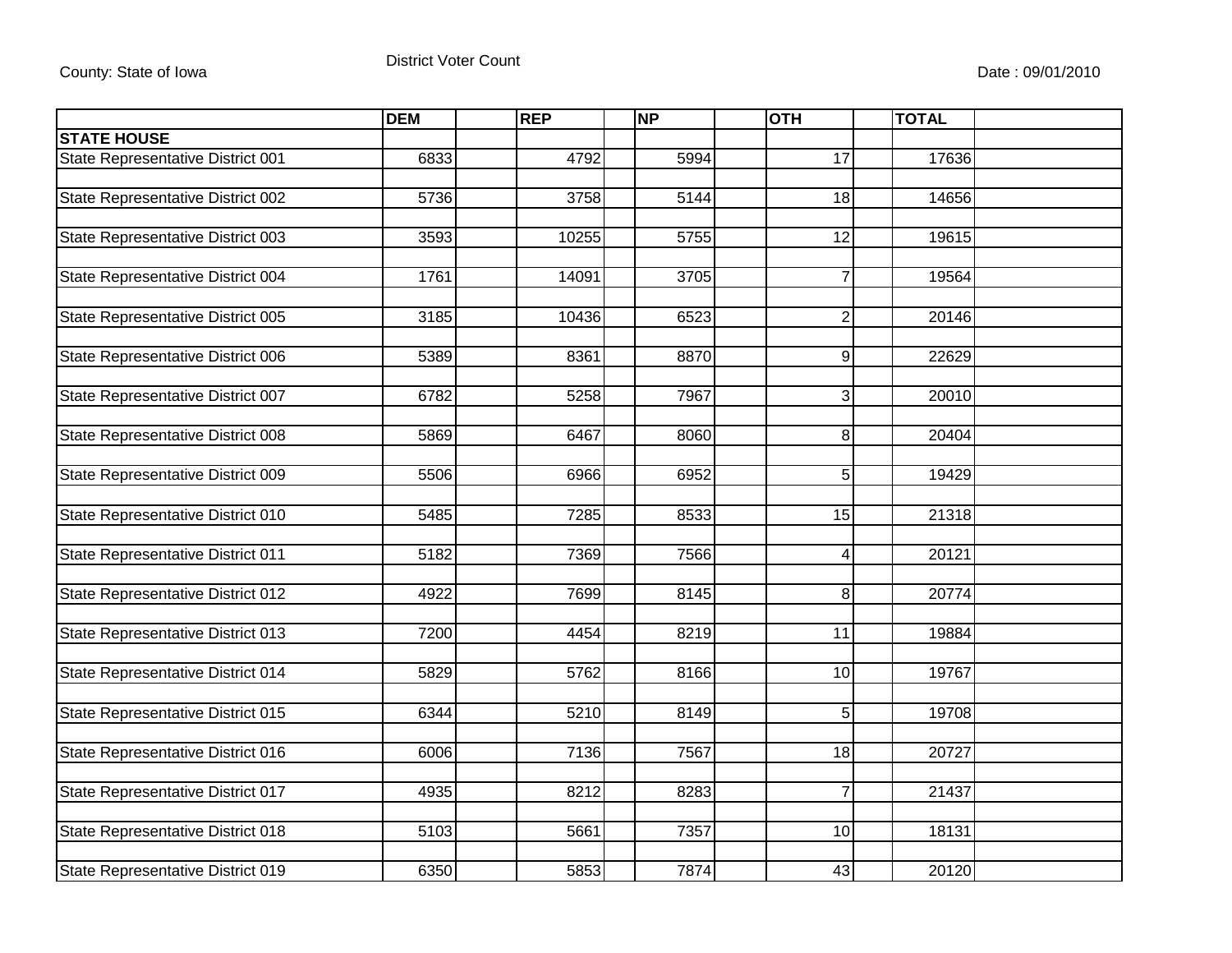|                                   | <b>DEM</b> | <b>REP</b> | <b>NP</b> | <b>OTH</b>     | <b>TOTAL</b> | Page 2 |
|-----------------------------------|------------|------------|-----------|----------------|--------------|--------|
| State Representative District 020 | 6919       | 7247       | 8829      | 18             | 23013        |        |
|                                   |            |            |           |                |              |        |
| State Representative District 021 | 7141       | 4357       | 7012      | 10             | 18520        |        |
|                                   |            |            |           |                |              |        |
| State Representative District 022 | 9291       | 2426       | 6581      | 9              | 18307        |        |
| State Representative District 023 | 6273       | 4750       | 8766      | 11             | 19800        |        |
|                                   |            |            |           |                |              |        |
| State Representative District 024 | 5463       | 5514       | 7653      | 5              | 18635        |        |
|                                   |            |            |           |                |              |        |
| State Representative District 025 | 9067       | 4391       | 8249      | 14             | 21721        |        |
|                                   |            |            |           |                |              |        |
| State Representative District 026 | 7426       | 3897       | 7850      | 6              | 19179        |        |
|                                   |            |            |           |                |              |        |
| State Representative District 027 | 9152       | 3808       | 6659      | 11             | 19630        |        |
|                                   |            |            |           |                |              |        |
| State Representative District 028 | 8592       | 4204       | 6478      | 6              | 19280        |        |
|                                   | 9205       | 6625       | 8622      | 25             | 24477        |        |
| State Representative District 029 |            |            |           |                |              |        |
| State Representative District 030 | 12596      | 6398       | 10177     | 40             | 29211        |        |
|                                   |            |            |           |                |              |        |
| State Representative District 031 | 7063       | 5462       | 8870      | 5              | 21400        |        |
|                                   |            |            |           |                |              |        |
| State Representative District 032 | 6657       | 6626       | 8608      | 14             | 21905        |        |
|                                   |            |            |           |                |              |        |
| State Representative District 033 | 8955       | 3673       | 7870      | 36             | 20534        |        |
|                                   |            |            |           |                |              |        |
| State Representative District 034 | 8322       | 4672       | 7271      | 19             | 20284        |        |
| State Representative District 035 | 7908       | 7589       | 9316      | 17             | 24830        |        |
|                                   |            |            |           |                |              |        |
| State Representative District 036 | 7998       | 8153       | 9860      | 29             | 26040        |        |
|                                   |            |            |           |                |              |        |
| State Representative District 037 | 7529       | 7086       | 8121      | 21             | 22757        |        |
|                                   |            |            |           |                |              |        |
| State Representative District 038 | 8779       | 5026       | 6163      | 22             | 19990        |        |
|                                   |            |            |           |                |              |        |
| State Representative District 039 | 6015       | 5975       | 9061      | 12             | 21063        |        |
|                                   |            |            |           |                |              |        |
| State Representative District 040 | 5270       | 7685       | 7607      | 8 <sup>1</sup> | 20570        |        |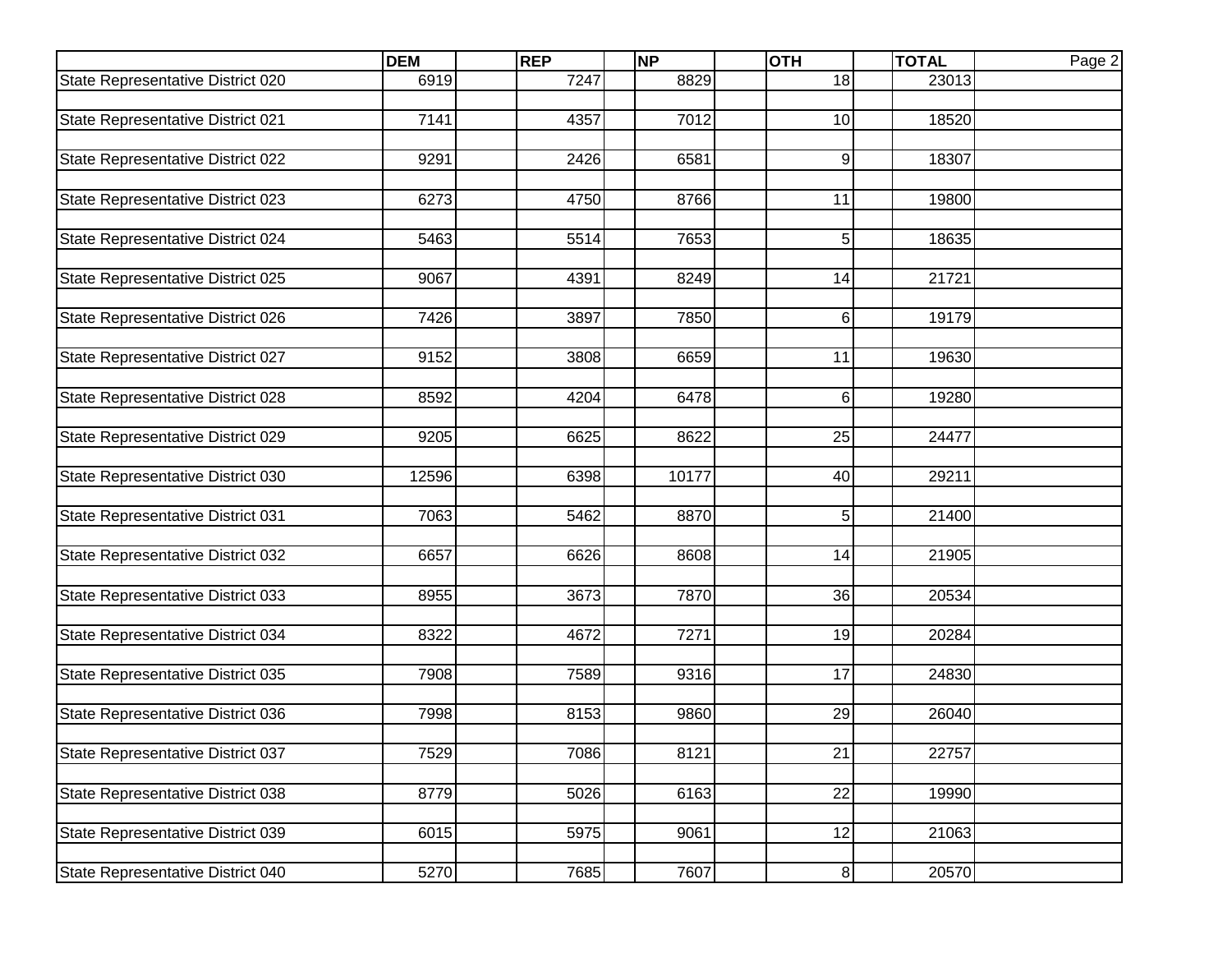|                                   | <b>DEM</b> | <b>REP</b> | <b>NP</b> | <b>OTH</b>     | <b>TOTAL</b> | Page 3 |
|-----------------------------------|------------|------------|-----------|----------------|--------------|--------|
| State Representative District 041 | 8191       | 6120       | 6466      | 9              | 20786        |        |
|                                   |            |            |           |                |              |        |
| State Representative District 042 | 8831       | 7503       | 7262      | 23             | 23619        |        |
|                                   |            |            |           |                |              |        |
| State Representative District 043 | 6389       | 5953       | 7225      | 6              | 19573        |        |
|                                   |            |            |           |                |              |        |
| State Representative District 044 | 5284       | 7168       | 7619      | 7              | 20078        |        |
|                                   |            |            |           |                |              |        |
| State Representative District 045 | 8189       | 5913       | 10693     | 123            | 24918        |        |
| State Representative District 046 | 8594       | 6541       | 8409      | 46             | 23590        |        |
|                                   |            |            |           |                |              |        |
| State Representative District 047 | 9041       | 13594      | 14623     | 18             | 37276        |        |
|                                   |            |            |           |                |              |        |
| State Representative District 048 | 6761       | 5493       | 8056      | 16             | 20326        |        |
|                                   |            |            |           |                |              |        |
| State Representative District 049 | 7803       | 5288       | 6814      | 15             | 19920        |        |
|                                   |            |            |           |                |              |        |
| State Representative District 050 | 5017       | 6336       | 7337      | 8              | 18698        |        |
|                                   |            |            |           |                |              |        |
| State Representative District 051 | 5827       | 6011       | 8179      | 13             | 20030        |        |
|                                   |            |            |           |                |              |        |
| State Representative District 052 | 4562       | 6771       | 7558      | 3              | 18894        |        |
|                                   |            |            |           |                |              |        |
| State Representative District 053 | 4868       | 8358       | 7801      | 6              | 21033        |        |
|                                   |            |            |           |                |              |        |
| State Representative District 054 | 5796       | 6355       | 6790      | 16             | 18957        |        |
|                                   |            |            |           |                |              |        |
| State Representative District 055 | 5057       | 6608       | 6707      | 10             | 18382        |        |
| State Representative District 056 | 5868       | 7062       | 6151      | 9              | 19090        |        |
|                                   |            |            |           |                |              |        |
| State Representative District 057 | 4807       | 9223       | 7416      | 7              | 21453        |        |
|                                   |            |            |           |                |              |        |
| State Representative District 058 | 5549       | 7533       | 7261      | 8 <sup>1</sup> | 20351        |        |
|                                   |            |            |           |                |              |        |
| State Representative District 059 | 7374       | 7680       | 5136      | 10             | 20200        |        |
|                                   |            |            |           |                |              |        |
| State Representative District 060 | 6941       | 7515       | 6076      | 24             | 20556        |        |
|                                   |            |            |           |                |              |        |
| State Representative District 061 | 10371      | 5036       | 4505      | 29             | 19941        |        |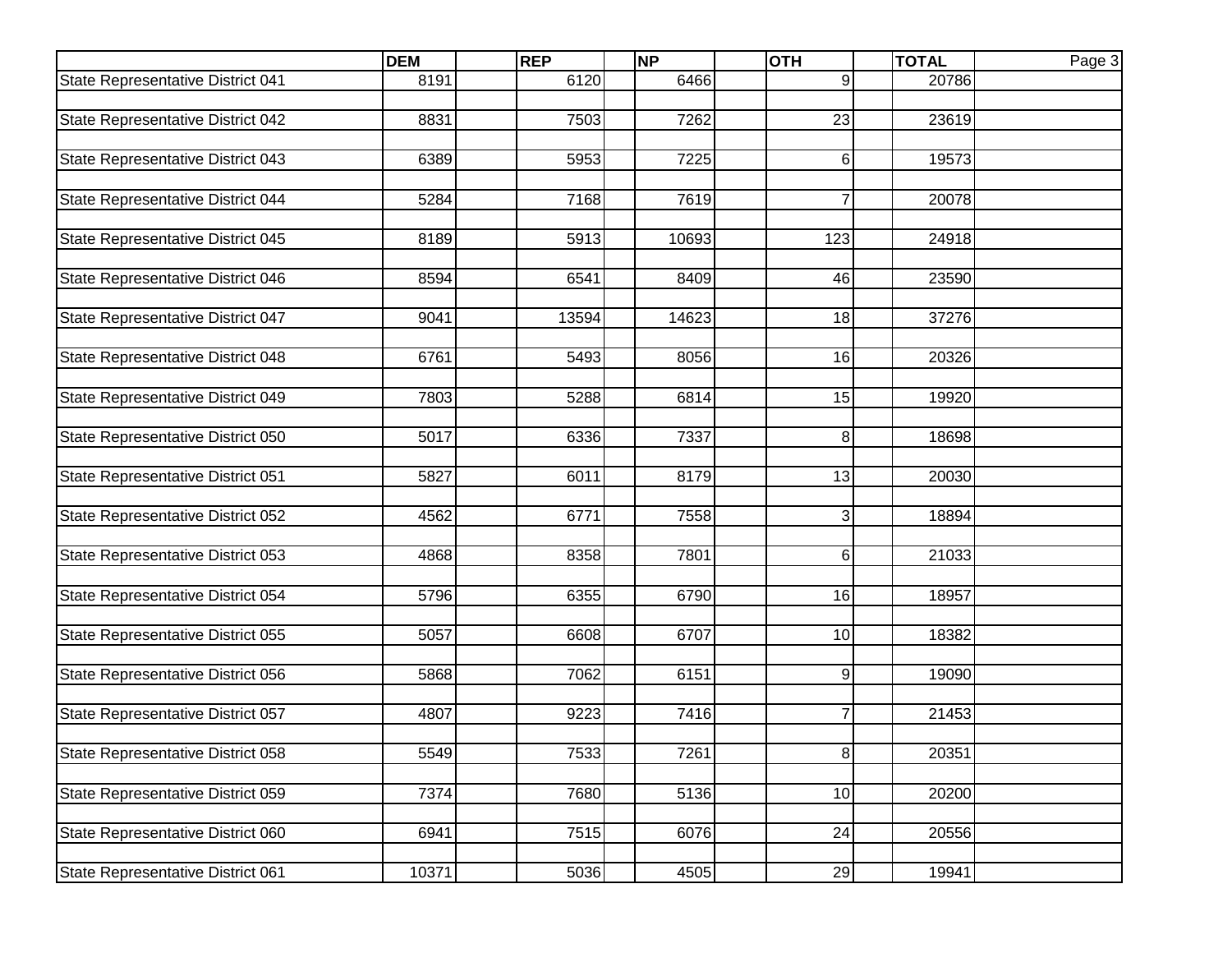|                                   | <b>DEM</b> | <b>REP</b> | <b>NP</b> | <b>OTH</b>     | <b>TOTAL</b> | Page 4 |
|-----------------------------------|------------|------------|-----------|----------------|--------------|--------|
| State Representative District 062 | 8249       | 3307       | 4794      | 22             | 16372        |        |
|                                   |            |            |           |                |              |        |
| State Representative District 063 | 7703       | 9000       | 6354      | 22             | 23079        |        |
|                                   |            |            |           |                |              |        |
| State Representative District 064 | 8824       | 4961       | 5154      | 27             | 18966        |        |
|                                   |            |            |           |                |              |        |
| State Representative District 065 | 7943       | 2897       | 4565      | 31             | 15436        |        |
|                                   |            |            |           |                |              |        |
| State Representative District 066 | 8651       | 2107       | 3855      | 33             | 14646        |        |
| State Representative District 067 | 9313       | 4875       | 5976      | 23             | 20187        |        |
|                                   |            |            |           |                |              |        |
| State Representative District 068 | 8783       | 3873       | 4995      | 18             | 17669        |        |
|                                   |            |            |           |                |              |        |
| State Representative District 069 | 9365       | 12519      | 9702      | 28             | 31614        |        |
|                                   |            |            |           |                |              |        |
| State Representative District 070 | 8543       | 10579      | 8691      | 40             | 27853        |        |
|                                   |            |            |           |                |              |        |
| State Representative District 071 | 6155       | 8872       | 7949      | 5              | 22981        |        |
|                                   |            |            |           |                |              |        |
| State Representative District 072 | 5934       | 7068       | 6870      | 7              | 19879        |        |
|                                   |            |            |           |                |              |        |
| State Representative District 073 | 7218       | 8057       | 8243      | 8              | 23526        |        |
|                                   |            |            |           |                |              |        |
| State Representative District 074 | 7978       | 7514       | 8057      | 22             | 23571        |        |
|                                   |            |            |           |                |              |        |
| State Representative District 075 | 6908       | 6875       | 7648      | 21             | 21452        |        |
|                                   |            |            |           |                |              |        |
| State Representative District 076 | 6040       | 6672       | 8242      | 8              | 20962        |        |
|                                   | 11972      | 4645       | 10858     | 108            | 27583        |        |
| State Representative District 077 |            |            |           |                |              |        |
| State Representative District 078 | 13947      | 4405       | 8376      | 61             | 26789        |        |
|                                   |            |            |           |                |              |        |
| State Representative District 079 | 6062       | 5947       | 8382      | 8 <sup>1</sup> | 20399        |        |
|                                   |            |            |           |                |              |        |
| State Representative District 080 | 6251       | 6457       | 7801      | $\overline{3}$ | 20512        |        |
|                                   |            |            |           |                |              |        |
| State Representative District 081 | 7700       | 6441       | 8779      | 15             | 22935        |        |
|                                   |            |            |           |                |              |        |
| State Representative District 082 | 6236       | 8457       | 9707      | 10             | 24410        |        |